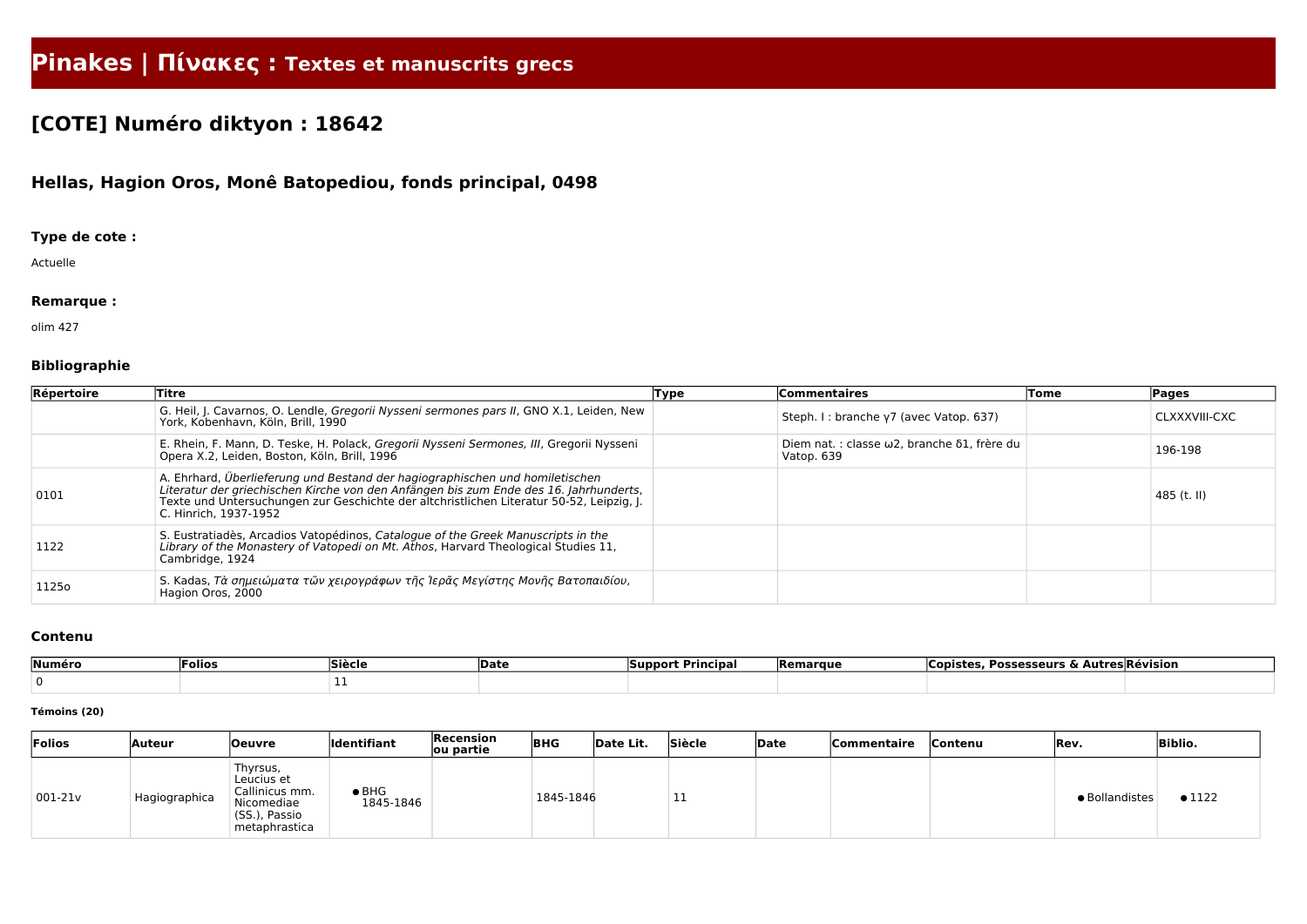| Folios    | Auteur                   | <b>Oeuvre</b>                                                                                    | Identifiant                 | Recension<br>ou partie | <b>BHG</b> | Date Lit. | Siècle | Date | Commentaire | Contenu | Rev.           | <b>Biblio.</b> |
|-----------|--------------------------|--------------------------------------------------------------------------------------------------|-----------------------------|------------------------|------------|-----------|--------|------|-------------|---------|----------------|----------------|
| 021v-28   | Hagiographica            | Eleutherius (ep.<br>Illyrici) m. (cum<br>Anthia matre)<br>Romae (SS.),<br>Laudatio               | $\bullet$ BHG<br>0571-0571b |                        | 0571       |           | 11     |      |             |         | · Bollandistes | $\bullet$ 1122 |
| 028-40    | Hagiographica            | Daniel propheta<br>et pueri tres<br>$(S\dot{S}.),$<br>Commentarius<br>metaphrasticus             | ● BHG 0485                  |                        | 0485       |           | 11     |      |             |         | · Bollandistes | $\bullet$ 1122 |
| 040-50    | Hagiographica            | Sebastianus et<br>soc. mm.<br>Romae (SS.),<br>Passio<br>decurtata                                | • BHG 1620                  |                        | 1620       |           | 11     |      |             |         | · Bollandistes | $\bullet$ 1122 |
| 050-56v   | Hagiographica            | Bonifatius m.<br>Tarsi (S.),<br>Passio<br>metaphrastica                                          | $\bullet$ BHG<br>0281-0282  |                        | 0281-0282  |           | 11     |      |             |         | · Bollandistes | $\bullet$ 1122 |
| 056v-63   | Hagiographica            | Ignatius ep.<br>Antiochenus m.<br>(S.), Passio<br>metaphrastica                                  | ● BHG 0815                  |                        | 0815       |           | 11     |      |             |         | · Bollandistes | $\bullet$ 1122 |
| 063-69v   | Iohannes<br>Chrysostomus | De beato<br>Philogonio                                                                           | • CPG 4319<br>• BHG 1532    |                        | 1532       |           | 11     |      |             |         | · Bollandistes |                |
| 069v-75   | Hagiographica            | Iuliana v. m.<br>Nicomediae<br>(S.), Passio<br>metaphrastica                                     | ● BHG 0963                  |                        | 0963       |           | 11     |      |             |         | · Bollandistes | $\bullet$ 1122 |
| 075-88v*  | Hagiographica            | Anastasia v. m.<br>Romae (S.),<br>Passio<br>metaphrastica                                        | ● BHG 0077                  |                        | 0077       |           | 11     |      |             |         | · Bollandistes |                |
| 075-88v*  | Hagiographica            | Anastasia<br>uidua, Agape,<br>Irene et Chione<br>vv. mm. Romae<br>(SS.), Passio<br>metaphrastica | ● BHG 0082                  |                        | 0082       |           | 11     |      |             |         | · Bollandistes |                |
| 088v-91   | Hagiographica            | Martyres X in<br>Creta (SS.),<br>Passio<br>metaphrastica                                         | ● BHG 1197                  |                        | 1197       |           | 11     |      |             |         | · Bollandistes |                |
| 091v-107v | Hagiographica            | Eugenia v.<br>Alexandrina m.<br>Romae (S.),<br>Passio<br>metaphrastica                           | • BHG 0608                  |                        | 0608       |           | 11     |      |             |         | · Bollandistes | $\bullet$ 1122 |
| 117-133   | Hagiographica            | Indus et Domna<br>cum soc. mm.<br>Nicomediae<br>(SS.), Passio<br>metaphrastica                   | ● BHG 0823                  |                        | 0823       |           | 11     |      |             |         | • Bollandistes | $\bullet$ 1122 |